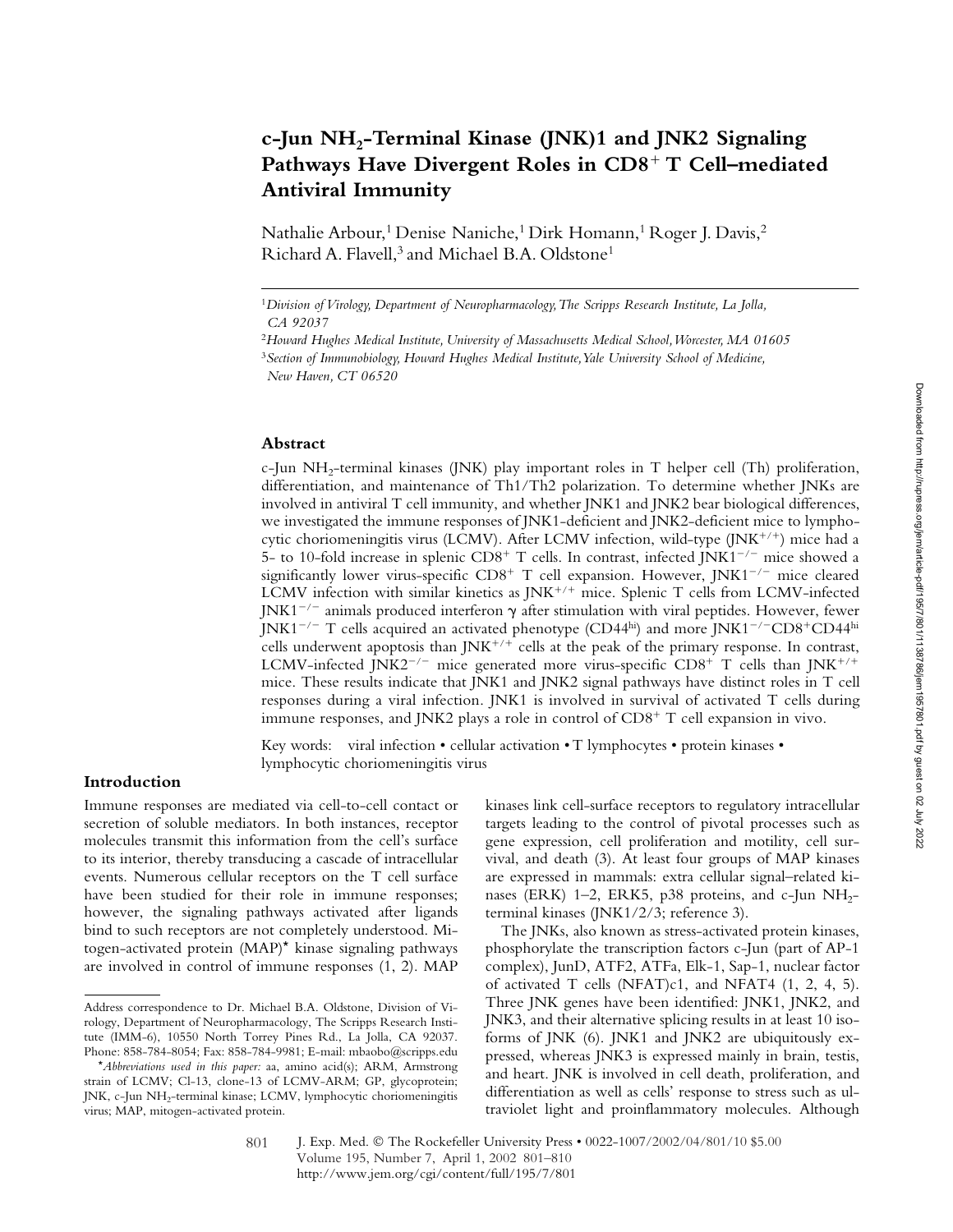lymphocyte development is normal in JNK1-deficient  $(-/-)$ mice (7) and  $JNK2^{-/-}$  mice (8), differences in lymphocyte responses have been observed. For example, when naive CD4- T cells are stimulated in vitro with polyclonal antibodies (against CD3 and CD28) or mitogen, these cells from JNK1<sup> $-/-$ </sup> mice preferentially differentiate into a Th2 phenotype and show a decreased activation-induced cell death (7), whereas  $CD4^+$  T cells from JNK2<sup>-/-</sup> mice show impaired IFN- $\gamma$  production and a diminished Th1 response (8). One in vivo consequence of such defects has been shown to affect *Leishmania major* infection of JNK1<sup>-/-</sup> mice bred on a genetically resistant background. Such mice fail to resolve the infection, showing enhanced, noncurative Th2 Leishmania-specific responses (9). Hence, it is thought that JNK1 MAP kinase is required for effective polarization toward a Th1 response in vivo (9).

Because JNK has a critical role in Th activation and JNK activity is also detectable in  $CD8^+$  T cells (see Conze et al. in this issue [9a]), we evaluated the role of these MAP kinases in physiological CD8<sup>+</sup> T cell-mediated immune responses.  $CD8<sup>+</sup>$  T cells play a critical role in the control of many viral pathogens, including lymphocytic choriomeningitis virus (LCMV). LCMV is a natural pathogen for mice. Because the T cell response to LCMV is well characterized in mice, these mice have been used extensively to explore molecular and cellular mechanisms of viral clearance and viral persistence (for a review, see reference 10) as well as regulation of the immune response (11, 12) of both primary and memory phases. After infection with LCMV, adult immunocompetent mice mount a robust virus-specific CD8<sup>+</sup> T cell response that clears the virus infection (13, 14). Kinetically during the LCMV infection, the virus-specific  $CD8^+$  and  $CD4^+$  T cell populations expand (15–18), followed by a contraction phase in which many of these cells die by apoptosis; a stable lifelong population of memory CD8<sup>+</sup> T cells remains (18– 22), and a CD4<sup>+</sup> T cell memory population declines slowly (18). Further, the LCMV model has been used to evaluate the physiological contributions of many soluble mediators and cell-to-cell contact molecules to the antiviral immune responses (23–30).

The role of MAP kinases in antiviral CD8<sup>+</sup> and CD4<sup>+</sup> T cell immune responses has not previously been established. In this paper, we evaluate the immune responses to LCMV infection as influenced by JNK1 and JNK2 MAP kinases. This was accomplished by study of mice genetically deficient for either JNK1 or JNK2, by using staining of virusspecific induced IFN- $\gamma$  producing CD4<sup>+</sup> and CD8<sup>+</sup> T cells and tetramer staining of viral-specific CD8<sup>+</sup> T cells (16, 17, 31). Our results reveal that JNK1 and JNK2 assume distinctly different functions in CD8<sup>+</sup> T cell activation and expansion.

## **Materials and Methods**

*Mice.* The generation, breeding, and use of JNK1 genetically deficient (knockout; JNK1<sup>-/-</sup>), JNK2 genetically deficient (JNK2<sup>-/-</sup>), and JNK<sup>+/+</sup> mice has been described (7, 8). Mice in

each group were backcrossed to C57BL/6 for 6–8 generations. Breeding and maintenance were performed under specific pathogen-free conditions at Scripps Research Institute (La Jolla, CA) and at Yale University (New Haven, CT).

*Virus, Virus Quantification, and Infection of Mice.* The Armstrong 53b strain (ARM) and the clone-13 (Cl-13) strain of LCMV were used. Virus origins, sequence, growth in baby hamster kidney cells, and titration by standard plaque assay on Vero cells have been described (32, 33). Mice were infected when 8 to 15 wk of age by intraperitoneal route using  $2 \times 10^5$  PFU of LCMV ARM or by intravenous route using  $2 \times 10^6$  PFU of LCMV-Cl-13 in a volume of 0.2 ml. For analyzing immune memory, mice were infected with  $2 \times 10^5$  PFU of LCMV ARM intraperitoneally at least 60 d before the second infection with  $2 \times$ 106 PFU of LCMV-Cl-13 intravenously.

*Peptides.* In vitro epitope-specific stimulation used MHC class I–restricted peptides (glycoprotein [GP] amino acids [aa] 33–41 [KAVYNFATC] and nucleoprotein [NP] aa 396–404 [FQPQNGQFI]) obtained from Peptidogenic, and MHC class II–restricted peptides (GP aa 61–80 [GLNGPDIYKGVYQFKS-VEFD] and NP aa 309–328 [SGEGWPYIACRTSIVGRAWE]) obtained from Chiron Corp.

*CTL Assay.* Primary LCMV-specific CTL activity of splenocytes obtained from LCMV-infected mice was measured in a standard 5-h  ${}^{51}Cr$  release assay as described (13). Briefly,  ${}^{51}Cr$ labeled Balb C17 (H-2<sup>d</sup>) and MC57 (H-2<sup>b</sup>) cells either uninfected or infected with LCMV-ARM at a multiplicity of infection (MOI) of 1 were used as targets 48 h later. Effector cells harvested from spleens of LCMV-infected mice 7 d after infection were added to LCMV infected or uninfected targets at ratios of 50:1, 25:1, and 12:1. Lysis was measured after a 5-h incubation period at 37C. Samples were set up in triplicate and variance was less than 10%. The results are expressed as the percentage of specific 51Cr release (13).

*In Vitro Epitope-specific Stimulation.* Spleens were harvested from JNK1<sup>-/-</sup>, JNK2<sup>-/-</sup>, and JNK<sup>+/+</sup> mice at different time points after infection. Cells in the spleen were obtained by teasing apart spleens, passing the cells through a nylon mesh, and lysing erythrocytes with 0.83% NH4Cl. When appropriate these cells were cultured in RMPI (GIBCO BRL/LifeTechnologies) containing 10 mM HEPES (GIBCO BRL), 50 U/ml penicillin (GIBCO BRL), 50 µg/ml streptomycin (GIBCO BRL), 1 mM sodium pyruvate (GIBCO BRL), 0.1 mM nonessential amino acids (GIBCO BRL), and 50  $\mu$ M 2-mercaptoethanol. Cytokine intracellular staining was performed on 106 splenocytes stimulated 5 h with 1  $\mu$ g/ml of MHC-class I peptide (NP aa 396–404 or GP aa 33-41) or 2  $\mu$ g/ml of MHC class II peptide (GP aa 61-80 or NP aa 309–328) in the presence of 50 U/ml of recombinant human IL-2 (Roche) and 1  $\mu$ g/ml or 5  $\mu$ g/ml of brefeldin A (Sigma-Aldrich).

*Flow Cytometry.* Splenocytes were stained for cell surface antigens, using anti-CD8 antibodies conjugated either to allophycocyanin (APC), PE, or FITC, and anti-CD4 antibodies conjugated either to Cychrome or FITC (BD PharMingen), for 20–30 min on ice in PBS containing 1% (vol/vol) FBS and 0.1% (wt/vol)  $NaN<sub>3</sub>$ . After, cells were washed two times, fixed, and permeabilized in 4% (wt/vol) paraformaldehyde, and 0.1% (wt/vol) saponin in HBSS. Intracellular cytokine staining was accomplished with incubation of antibodies to IFN- $\gamma$  PE or IL-2-APC for 30 min on ice in 0.1% (wt/vol) saponin, 1% FBS PBS, followed by two washes and resuspension of cells in 1% (vol/vol) FBS, 0.1% (wt/vol)  $\text{NaN}_3$  PBS, as described (34). For annexin-V staining, sodium azide was omitted in all buffers and cells were first stained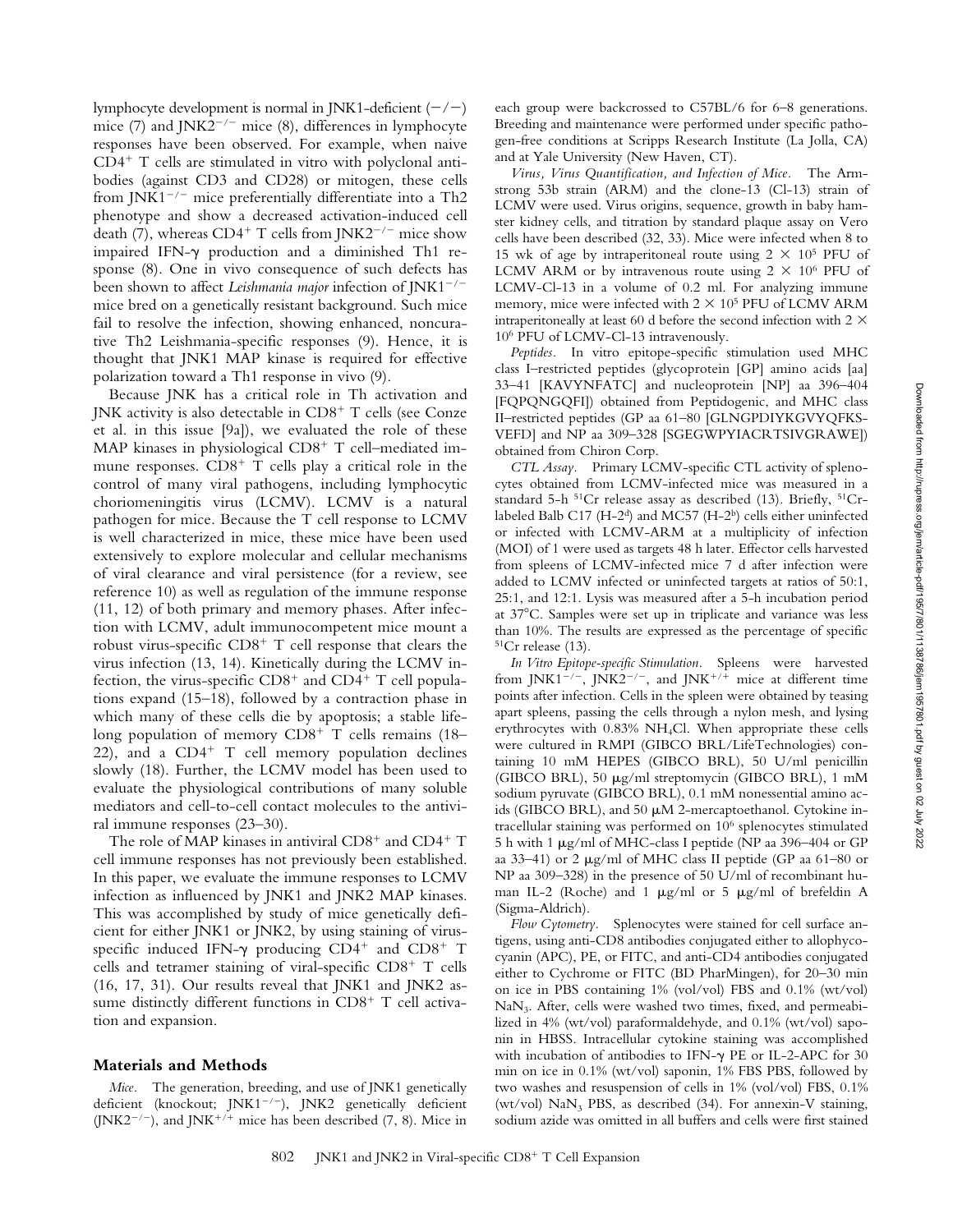with surface markers (CD4, CD8, and CD44) and then exposed to annexin-V–conjugated to PE and 7-amino-actinomycin D (7-AAD; BD PharMingen) according to the manufacturer's instructions. Cells were acquired on a FACSCalibur™ flow cytometer (Becton Dickinson) and analyzed with CELLQuest™ (Becton Dickinson) and FlowJo (Treestar) software.

*Statistical Analyses.* Data handling and analysis (Student's *t* test) were performed using Prism 3.0 (GraphPad Software).

#### **Results**

*JNK1/ and JNK2/ Mice Clear LCMV Equivalently After an Acute Infection.* First, we determined whether a deficiency in the MAP kinases JNK1 or JNK2 would interfere in the viral clearance of LCMV. After inoculation with LCMV ARM intraperitoneally,  $JNK1^{-/-}$ ,  $JNK2^{-/-}$ , and JNK<sup>+/+</sup> mice cleared all detectable virus from their sera by 8 d after infection (Table I) indicating that neither JNK1 nor JNK2 deficiencies prevented the clearance of over 3–4 logs of infectious virus.

*Expansion of Virus-specific CD8*- *T Cells Is Increased in JNK2/ Mice during Acute LCMV Infection but CD8*- *T Cell Immune Functions Are Normal in Both JNK1/ and JNK2<sup>-/-</sup> Mice.* The rapid clearance of LCMV virus during acute infection is mediated by the lytic activity of CD8<sup>+</sup> CTL (35-37). Besides this lytic activity, CTL can also secrete cytokines such as IFN $-\gamma$  and IL-2 upon specific MHC-restricted TCR interaction (38). We tested for these two activities in splenocytes prepared 7 d after

**Table I.** *Primary CTL Activity and Function Are Normal in JNK1/ and JNK2/ Animals*

|              | Specific <sup>51</sup> Cr release <sup>a</sup> |            |          |                                           |  |  |  |
|--------------|------------------------------------------------|------------|----------|-------------------------------------------|--|--|--|
| Group        | Effector/<br>target ratio                      | $H-2b$     | $H-2d$   | Clearance of<br><b>LCMV</b><br>from serab |  |  |  |
| $INK1^{-/-}$ | 50:1                                           | $35 \pm 4$ | $\leq$ 1 | 4/4                                       |  |  |  |
|              | 25:1                                           | $23 \pm 3$ | $<$ 1    |                                           |  |  |  |
|              | 12:1                                           | $14 \pm 4$ | $<$ 1    |                                           |  |  |  |
| $JNK2^{-/-}$ | 50:1                                           | $40 \pm 6$ | $\leq$ 1 | 4/4                                       |  |  |  |
|              | 25:1                                           | $40 \pm 2$ | $<$ 1    |                                           |  |  |  |
|              | 12:1                                           | $22 \pm 5$ | $<$ 1    |                                           |  |  |  |
| $JNK^{+/+}$  | 50:1                                           | $27 \pm 4$ | $<$ 1    | 4/4                                       |  |  |  |
|              | 25:1                                           | $22 \pm 3$ | $<$ 1    |                                           |  |  |  |
|              | 12:1                                           | $14 \pm 2$ | $<$ 1    |                                           |  |  |  |

a Average of four mice per group, no statistical difference between groups.

LCMV-ARM infection. T cells harvested from JNK1<sup>-/-</sup>, JNK2<sup>-/-</sup>, and JNK<sup>+/+</sup> mice showed an efficient and equivalent MHC-restricted virus specific killing, which correlated directly with clearance of the virus from inoculated mice (Table I).

The expansion of LCMV-specific T cells peaks at about 8 d after infection (16), and up to 70% of total CD8<sup>+</sup> T cells are virus specific. Immunodominant epitopes for C57BL/6 mice are GP aa 33–41 and NP aa 396–404. At day 7 after infection, the resulting percentages of LCMVspecific CD8<sup>+</sup> T cells after in vitro stimulation with GP aa 33–41 and NP aa 396–404 were similar for all groups (Fig. 1 and Table II). Interestingly, at day 8 after infection, JNK2<sup>-/-</sup> mice showed a statistically significant increase ( $P$  < 0.05) in the relative expansion of virus specific  $CD8^+$  T cells when compared with JNK<sup>+/+</sup> for both tested epitopes (GP33–41 shown on Fig. 1 and Table II for NP396–404 and GP 33–41). Similar results were seen in two independent experiments using 3–4 mice per group. In contrast, JNK1 $^{-/-}$  and JNK $^{+/+}$  had similar percentages of virus-spe- $\text{cific } \text{CD8}^+ \text{ T } \text{ cells for these peptides. T cells from naive}$ animals of all groups failed to produce IFN- $\gamma$  after LCMVpeptide stimulation.

As IL-2 plays a role in T cell proliferation, and JNK affects the stability of the IL-2 mRNA (39), we next evaluated the percentage of IL-2 producing virus-specific T cells in JNK1<sup>-/-</sup>, JNK2<sup>-/-</sup>, and JNK<sup>+/+</sup> mice. IL-2-positive CD8<sup>+</sup> T cells were also positive for IFN- $\gamma$ . There was no significant difference in the percentage of  $CD8^+$  T cells secreting IL-2 after stimulation with either one of the two major MHC class I–restricted immunodominant peptides (see Table II). Additionally, when supernatants of splenocytes stimulated with class I–restricted peptides (GP aa 33– 44 or NP aa 396–404) for 25–30 h were tested by ELISA, JNK1<sup>-/-</sup>, JNK2<sup>-/-</sup>, and JNK<sup>+/+</sup> cells secreted similar amounts of IL-2 (data not shown). T cells from naive animals did not produce IL-2 when stimulated with LCMVspecific MHC class I–restricted peptides. Furthermore, CD25, the high affinity IL-2 receptor was similarly expressed on CD4<sup>+</sup> and CD8<sup>+</sup> T cells from LCMV-infected JNK1<sup>-/-</sup>, JNK2<sup>-/-</sup>, and JNK<sup>+/+</sup> mice (data not shown).

*Virus-specific CD4*- *T Cell Immune Functions Are Normal in*  $JNKI^{-/-}$  and  $JNK2^{-/-}$  Mice Infected with LCMV. Having studied CD8<sup>+</sup> T cell immune functions, we then analyzed CD4<sup>+</sup> T cell functions by stimulating splenocytes independently with two MHC class II–restricted immunodominant epitopes of LCMV; GP aa 61–80 and NP aa 309–328 (40), and measuring the percentage of  $CD4^+$  T cells induced to produce IFN- $\gamma$ . Previous studies showed that over 10% of CD4<sup>+</sup> T cells can be recorded as virusspecific after LCMV peptide stimulation (19). Stimulation with GP aa 61–80 or NP aa 309–328 peptide resulted in similar percentage of IFN- $\gamma$  producing CD4<sup>+</sup> T cells from JNK1<sup>-/-</sup> and JNK<sup>+/+</sup> mice. The percentage of CD4<sup>+</sup> T cells secreting IFN- $\gamma$  after a GP aa 61–80 was higher for JNK2<sup>-/-</sup> cells than for JNK<sup>+/+</sup> cells.

The percentage of IL-2 secreting  $CD4^+$  T cells after in vitro stimulation with GP aa 61–80 and NP aa 309–328

bTo evaluate clearance of infectious virus, sera were harvested 8 d after LCMV inoculation while 2-3 d after inoculation with LCMV-ARM  $2 \times 10^5$  PFU intraperitoneal viral titers range at 3 logs of infectious virus/ml of sera (references 23 and 34), at day 8 no detectable infectious virus was observed in any of the sera by plaque assay (reference 32).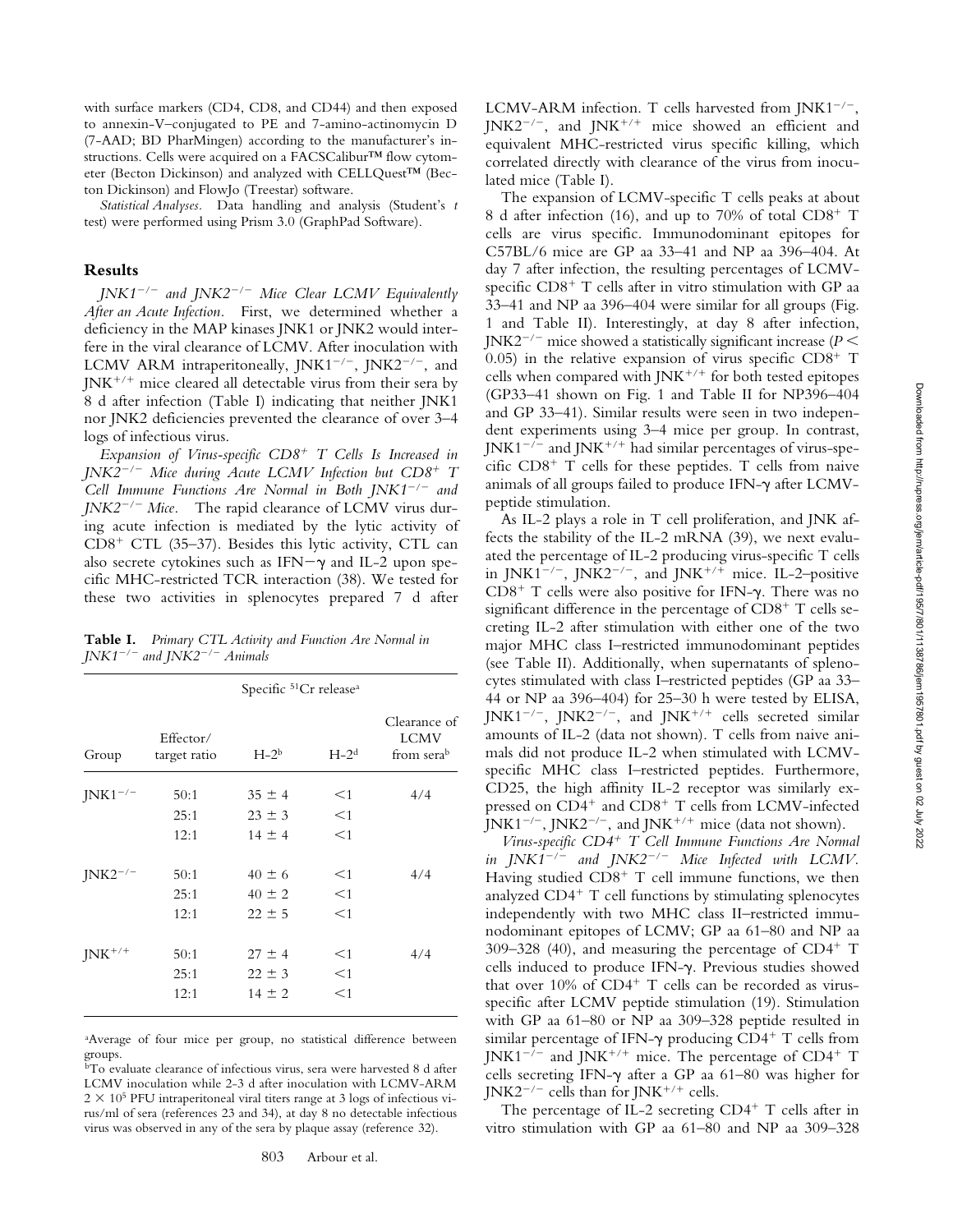

MHC class II peptides was assessed (see Table II). A greater percentage of GP aa 61–80–specific CD4<sup>+</sup> T cells produced IL-2 from JNK2<sup>-/-</sup> mice when compared with  $CD4^+$  T cells from JNK<sup>+/+</sup> mice, similar to results obtained for IFN- $\gamma$ . Furthermore, there was a dichotomy between responses to the GP (high response) and NP (low response) CD4<sup>+</sup> T cell epitopes. When IL-2 secretion was measured by ELISA after GP aa 61–80 stimulation for 25– 30 h, virus-specific JNK2<sup>-/-</sup> and JNK1<sup>-/-</sup> CD4<sup>+</sup> T cells produced slightly more IL-2 than CD4<sup>+</sup> T cells from

**Figure 1.** After LCMV infection, the percentage of virus specific splenic T cells is higher in JNK2<sup>-/-</sup>, but similar in JNK1<sup>-/-</sup> and JNK<sup>+/+</sup> mice. JNK1<sup>-/-</sup>, JNK2<sup>-/-</sup>, and JNK-/- animals were injected intraperitoneally with LCMV ARM  $2 \times 10^5$  PFU. 7 (D7) or 8 (D8) d after infection, spleens were processed and stimulated for 5 h in vitro with virus specific peptide GP aa 33–41. Cells were then stained for CD8 and intracellular IFN- $\gamma$ . Values written in the dot plots indicate the percentage of CD8<sup>+</sup> T cells positive for IFN- $\gamma$ .

JNK<sup>+/+</sup> mice although the difference was not statistically significant (data not shown,  $P > 0.1$ ). The mean fluorescence intensity was similar for IL-2 and IFN- $\gamma$  producing CD4- T cells from all groups indicating comparable levels of cytokine production.

*Virus-specific T Cell Number Is Differentially Controlled in JNK1/ and JNK2/ Mice During Acute LCMV Infection.* During acute LCMV infection, spleens from  $JNK1^{-/-}$ never expanded to the size observed in JNK<sup>+/+</sup> mice. We hypothesized that the expansion of virus-specific T cells

**Table II.** *Splenocytes from 7 and 8 d after LCMV Inoculation Were Stimulated In Vitro with LCMV-specific Peptides and Cytokine Production Was Assessed by Flow Cytometry*

|              |                      | IFN- $\gamma$                                           |                                  |                                                          |                                | $IL-2$                                                  |                |                                                          |                |
|--------------|----------------------|---------------------------------------------------------|----------------------------------|----------------------------------------------------------|--------------------------------|---------------------------------------------------------|----------------|----------------------------------------------------------|----------------|
|              |                      | Percentage of splenic<br>$CD8+$ T cells <sup>a, b</sup> |                                  | Percentage of splenic<br>$CD4^+$ T cells <sup>a, b</sup> |                                | Percentage of splenic<br>$CD8+$ T cells <sup>a, b</sup> |                | Percentage of splenic<br>$CD4^+$ T cells <sup>a, b</sup> |                |
| Group        |                      | GP 33-41                                                | NP 396-404                       | GP 61-80                                                 | NP 309-328                     | GP 33-41                                                | NP 396-404     | GP 61-80                                                 | NP 309-328     |
| $JNK1^{-/-}$ | D7<br>D <sub>8</sub> | $22 \pm 1$<br>$36 \pm 1$                                | $15 \pm 1$<br>$18 \pm 1$         | $5.0 \pm 0.3$<br>$4.9 \pm 0.5$                           | $1.1 \pm 0.3$<br>$1.7 \pm 0.2$ | $1.8 \pm 0.3$                                           | $0.6 \pm 0.1$  | $2.6 \pm 1$                                              | $0.3 \pm 0.05$ |
| $JNK2^{-/-}$ | D7<br>D <sub>8</sub> | $26 \pm 2$<br>$53 \pm 2^{\circ}$                        | $18 \pm 2$<br>$29 \pm 3^{\circ}$ | $7.4 \pm 1.3$<br>$11.1 \pm 1.7$ <sup>d</sup>             | $1.5 \pm 0.2$<br>$1.8 \pm 0.4$ | $1.2 \pm 0.1$                                           | $0.6 \pm 0.1$  | $4.5 \pm 0.5$                                            | $0.3 \pm 0.05$ |
| $JNK^{+/+}$  | D7<br>D8             | $23 \pm 1$<br>$30 \pm 2$                                | $14 \pm 1$<br>$16 \pm 1$         | $6.1 \pm 1.0$<br>$6.3 \pm 0.9$                           | $1.4 \pm 0.5$<br>$2.3 \pm 0.3$ | $1.4 \pm 0.1$                                           | $0.3 \pm 0.03$ | $3.6 \pm 0.5$                                            | $1.0 \pm 0.4$  |

D7, day 7; D8, day 8.

a Average of four mice per group.

<sup>b</sup>Percentage of CD8<sup>+</sup> or CD4<sup>+</sup> positive for cytokine as measured by flow cytometry  $\pm$  standard error.

 $\epsilon P$  < 0.05 compared to JNK<sup>+/+</sup>.

 ${}^{d}P = 0.05$ .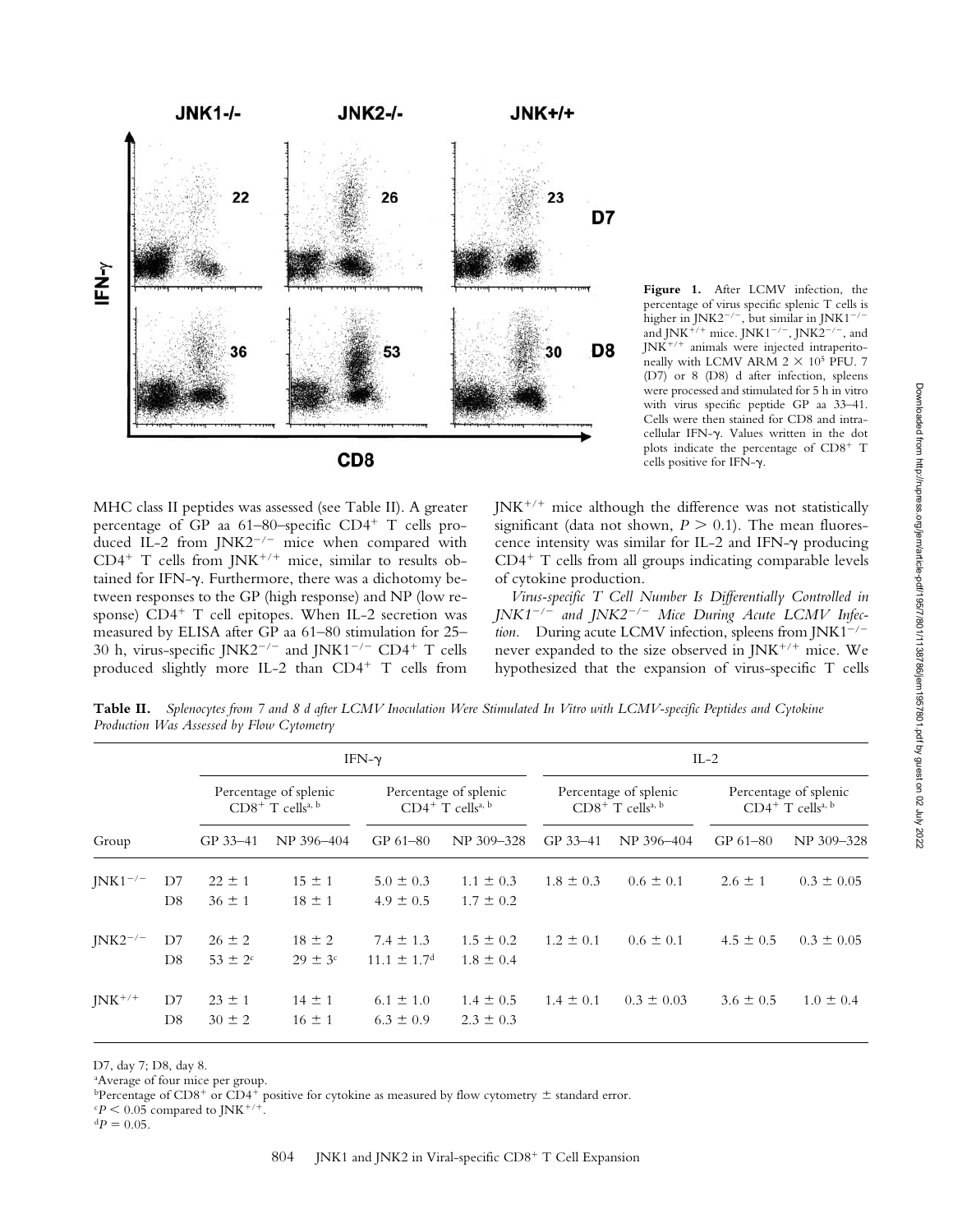

**Figure 2.** The  $CD8^+$  T cell compartment does not expand in JNK1<sup>-/-</sup> mice during the primary LCMV infection in comparison to  $JNK2^{-/-}$  and JNK<sup>+/+</sup> mice but equivalent number of CD8<sup>+</sup> T cell are noted 60 d later.  $J N K^{+/+}$ ,  $J N K 1^{-/-}$ , and  $J N K 2^{-/-}$  mice were injected intraperitoneally with LCMV ARM  $2 \times 10^5$  PFU. Uninfected spleen cells and spleen cells 7 (D7) or 60 d (D60) postinfection were stained for CD4 and CD8. Data represent average values obtained from three animals per group and are representative of two independent experiments. Values written in the dot plots indicate the percentage of CD8<sup>+</sup> T cells and the percentage of CD4<sup>+</sup> T cells

could be impaired in  $JNK1^{-/-}$  mice. We therefore analyzed relative percentages of CD8<sup>+</sup> T cells and total numbers of CD8<sup>+</sup> and CD4<sup>+</sup> T cells per spleen. 7 d after LCMV infection,  $JNK^{+/+}$  and  $JNK2^{-/-}$  mice expanded

their CD8<sup>+</sup> T cell population from 16 to  $\sim$ 40% (Fig. 2), while  $JNK1^{-/-}$  mice failed to display the degree of relative expansion of splenic CD8<sup>+</sup> T cells. However, at 8 d after LCMV-infection, the percentage of splenic CD8<sup>+</sup> T cells in JNK1<sup>-/-</sup> reached a similar value as that of JNK2<sup>-/-</sup> and JNK<sup>+/+</sup> (35, 39, and 40%, respectively). However, upon analysis of the total number of splenocytes,  $JNK1^{-/-}$  had 50% fewer splenocytes (i.e., JNK<sup>+/+</sup> mice:  $8 \times 10^7$  cells/ spleen; JNK2<sup>-/-</sup> mice: 7  $\times$  10<sup>7</sup> cells/spleen; JNK1<sup>-/-</sup>: 3  $\times$ 107 cells/spleen). From the total number of cells obtained per spleen and the percentages of CD8<sup>+</sup> and CD4<sup>+</sup> T cells, and the percentages of virus-specific T cells, the number of T cells per spleen specific for each immunodominant viral peptide can be calculated (Fig. 3). Thus,  $JNK1^{-/-}$  had lower total numbers of virus specific  $CD8^+$  and  $CD4^+$  T cells than did JNK-/- mice for all T cell epitopes tested (Fig. 3, A and B). In contrast,  $JNK2^{-/-}$  mice had significantly higher total numbers of virus-specific CD8<sup>+</sup> T cells for both epitopes while the difference in the number of virus-specific CD4<sup>+</sup> T cells was not statistically significant between JNK<sup>+/+</sup> and JNK2<sup>-/-</sup> mice ( $P > 0.2$ ). Acute VSV-infection gave similar results; smaller spleens and a significantly reduced number of VSV-specific CD8<sup>+</sup> T cells were observed in JNK1<sup>-/-</sup> mice compared with JNK<sup>+/+</sup>, and  $JNK2^{-/-}$  mice, thus showing that a second virus caused an equivalent phenotype to  $JNK1^{-/-}$  mice infected with LCMV (data not shown). When LCMV spleen memory cells were quantified (60 d after inoculation), the percentage of CD8<sup>+</sup> T cells was equivalent in all three groups.

*After LCMV Infection, Apoptosis Is Significantly Increased in JNK1<sup>-/-</sup> Mice.* We wished to distinguish whether the reduced number of T lymphocytes in  $JNK1^{-/-}$  mice during acute LCMV infection was due to a defect in proliferation or to enhanced apoptosis in JNK1<sup>-/-</sup> T cells. Conze and colleagues in the accompanying paper report a decreased in vitro proliferation for purified naive  $CD8<sup>+</sup>$  T cells in re-



**Figure 3.** The number of virus-specific  $CD8^+$  T cells and  $CD4^+$  T cells is lower in JNK1<sup>-/-</sup> mice than in either JNK2<sup>-/-</sup> or JNK<sup>+/+</sup> mice after LCMV infection. JNK1<sup>-/-</sup>, JNK2<sup>-/-</sup>, and JNK<sup>+/+</sup> mice were injected intraperitoneally with LCMV ARM, 2  $\times$  10<sup>5</sup> PFU. 8 d after infection, spleen were processed and stimulated for 5 h in vitro with virus-specific peptide GP aa 33–41, NP aa 396–404, GP aa 61–80, or NP aa 309–328. Cells were then stained for surface CD4 or CD8 and intracellular IFN- $\gamma$  molecules. The number of virus-specific T cells was calculated from the number of total spleen cells obtained per animal. Data represent average values obtained from three animals per group and are representative of two independent experiments. (A) CD8<sup>+</sup> T cells; (B) CD4<sup>+</sup> T cells.  $*P < 0.05$  # $P = 0.052$  when compared with JNK<sup>+/+</sup> .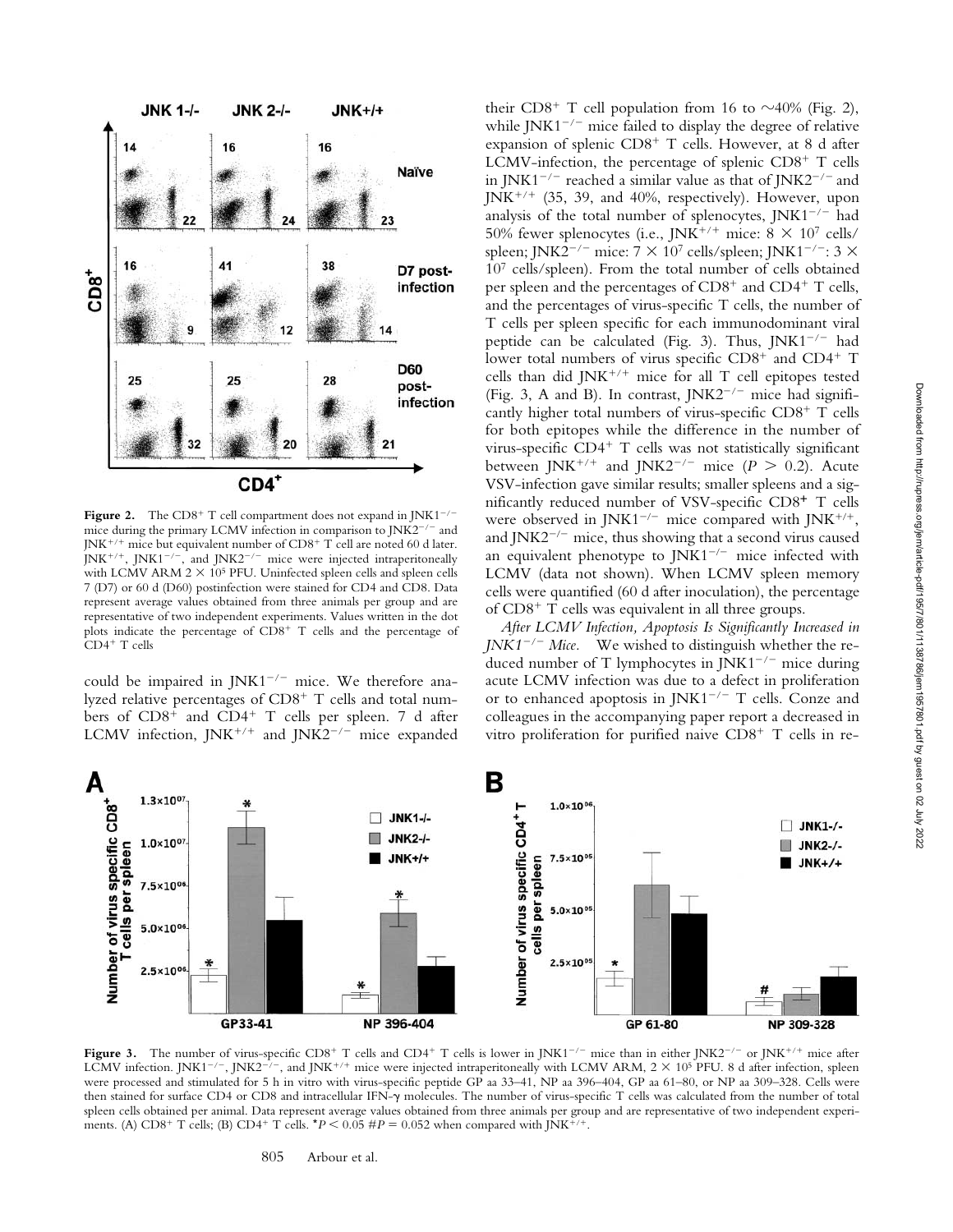sponse to antibodies to CD3 and CD28 in JNK1<sup> $-/-$ </sup> compared with JNK<sup>+/+</sup> mice, suggesting that JNK1<sup>-/-</sup>CD8<sup>+</sup> T cells do not proliferate as much as  $JNK^{+/+}$  after activation via the TCR and costimulatory molecules. However, in our hands, culture with anti-CD3 and anti-CD28 antibodies of CD8<sup>+</sup> T cells from acutely infected mice led to apoptosis of the majority of cells owing to their enhanced state of activation (data not shown).

The percentage of activated splenic T cells dying during the peak of the immune response were identified and quantified using the CD44 marker, which is highly expressed by the expanding population of T cells (41). A lower percentage of  $CD8^+$  lymphocytes in JNK1<sup>-/-</sup> than in JNK-/- mice had acquired a CD44hi phenotype at 8 d after LCMV infection (see Fig. 4 A). By comparison, a higher percentage of JNK2<sup>-/-</sup>CD8<sup>+</sup> T cells were CD44 $^{\rm hi}$ compared with  $JNK^{+/+}$  cells. To evaluate apoptosis, CD8-CD44hi were gated while excluding the dead cells that were 7AAD positive, thereby allowing an evaluation of the percentage of activated cells that were annexin-V positive. As shown in Fig. 4, the percentage of cells undergoing apoptosis amongst CD8-CD44hi cells was significantly greater in JNK1<sup>-/-</sup> mice than either JNK<sup>+/+</sup> or  $JNK2^{-/-}$  mice. Increased apoptosis may likely account for the decreased number of virus specific CD8<sup>+</sup> T cells found in JNK1<sup>-/-</sup> mice. We looked at CD8<sup>+</sup>CD44<sup>lo</sup> cells and found no significant difference in apoptosis between JNK1<sup>-/-</sup> and JNK<sup>+/+</sup> cells (data not shown).

Analysis of CD4<sup>+</sup> T cells revealed fewer CD4<sup>+</sup> T cells had acquired a CD44hi phenotype in  $J/NK1^{-/-}$  mice compared with JNK<sup>+/+</sup> mice during the acute phase, but similar proportions occurred in the JNK2<sup>-/-</sup> and JNK<sup>+/+</sup> mice. Gating on the CD4<sup>+</sup>CD44<sup>hi</sup> cells, a lower proportion of JNK2<sup> $-/-$ </sup> cells undergoing apoptosis (i.e., annexin-V positive) was found compared with JNK<sup>+/+</sup> and JNK1<sup>-/-</sup> cells (Fig. 4 B).

A 100

90

80

70

60

70

60

50

40

30

% CD8 CD44<sup>hi</sup>

в

%CD4 CD44<sup>hi</sup>

To further characterize whether apoptotic pathways were more active in  $JNK^{-/-}$  versus  $JNK^{+/+}$ , the expression of antiapoptotic proteins bcl-2 or bcl- $X_L$  in  $CD8^+$  T cells from all three groups was evaluated. No significant differences were observed in either bcl-2 or bcl- $X_L$  protein expression by flow cytometry for  $CD8<sup>+</sup>$  T cells, for GP aa 33-41 or NP aa 396-404 tetramer-positive CD8<sup>+</sup> T cells from JNK1<sup>-/-</sup>, JNK2<sup>-/-</sup>, and JNK<sup>+/+</sup> mice (data not shown) at 8 d after LCMV infection. In addition, no significant differences in levels of mRNA expression for bcl-2 and caspase genes families as measured by Rnase Protection Assay (RPA) was observed in RNA from CD8<sup>+</sup> T cells obtained from JNK1<sup>-/-</sup>, JNK2<sup>-/-</sup>, or JNK<sup>+/+</sup> mice at day 8 after LCMV-inoculation (data not shown).

*CD8*- *T Cell Expansion Is Enhanced in JNK2/ Mice After a Secondary Challenge with LCMV Compared with CD8*- *T Cells from JNK<sup>+/+</sup> Mice*. To evaluate whether a deficiency in JNK1 or JNK2 could affect the long-term memory of CD8<sup>+</sup> T cells, we measured the number of virus specific T cells during the memory phase using an ex vivo stimulation with LCMV-specific peptides GP aa 33–41 and NP aa 396–404. The number of memory cells measured at 60 d or more after initial LCMV infection was higher in JNK2<sup>-/-</sup> mice but lower in JNK1<sup>-/-</sup> when compared with JNK<sup>+/+</sup> CD8<sup>+</sup> T memory cells. The number of splenic CD8<sup>+</sup> T cells producing IFN- $\gamma$  after an in vitro stimulation with GP aa 33–41 was  $5.2 \times 10^5 \pm 1$  $2.3 \times 10^4$ ,  $9.0 \times 10^5 \pm 9.4 \times 10^4$ ,  $6.8 \times 10^5 \pm 9.2 \times 10^4$ for JNK1<sup>-/-</sup>, JNK2<sup>-/-</sup>, and JNK<sup>+/+</sup> mice, respectively. This trend of lower expansion of memory CD8<sup>+</sup> T cells in  $J/NK1^{-/-}$  but a higher expansion in  $J/NK2^{-/-}$  when compared with JNK<sup>+/+</sup> mice was noted in all three experiments and in all three individually studied mice, although the differences were not statistically significant  $(P > 0.2)$ for JNK2<sup>-/-</sup> versus JNK<sup>+/+</sup>, and *P* > 0.5 for JNK1<sup>-/-</sup> versus JNK<sup>+/+</sup>).



40

806 JNK1 and JNK2 in Viral-specific CD8<sup>+</sup> T Cell Expansion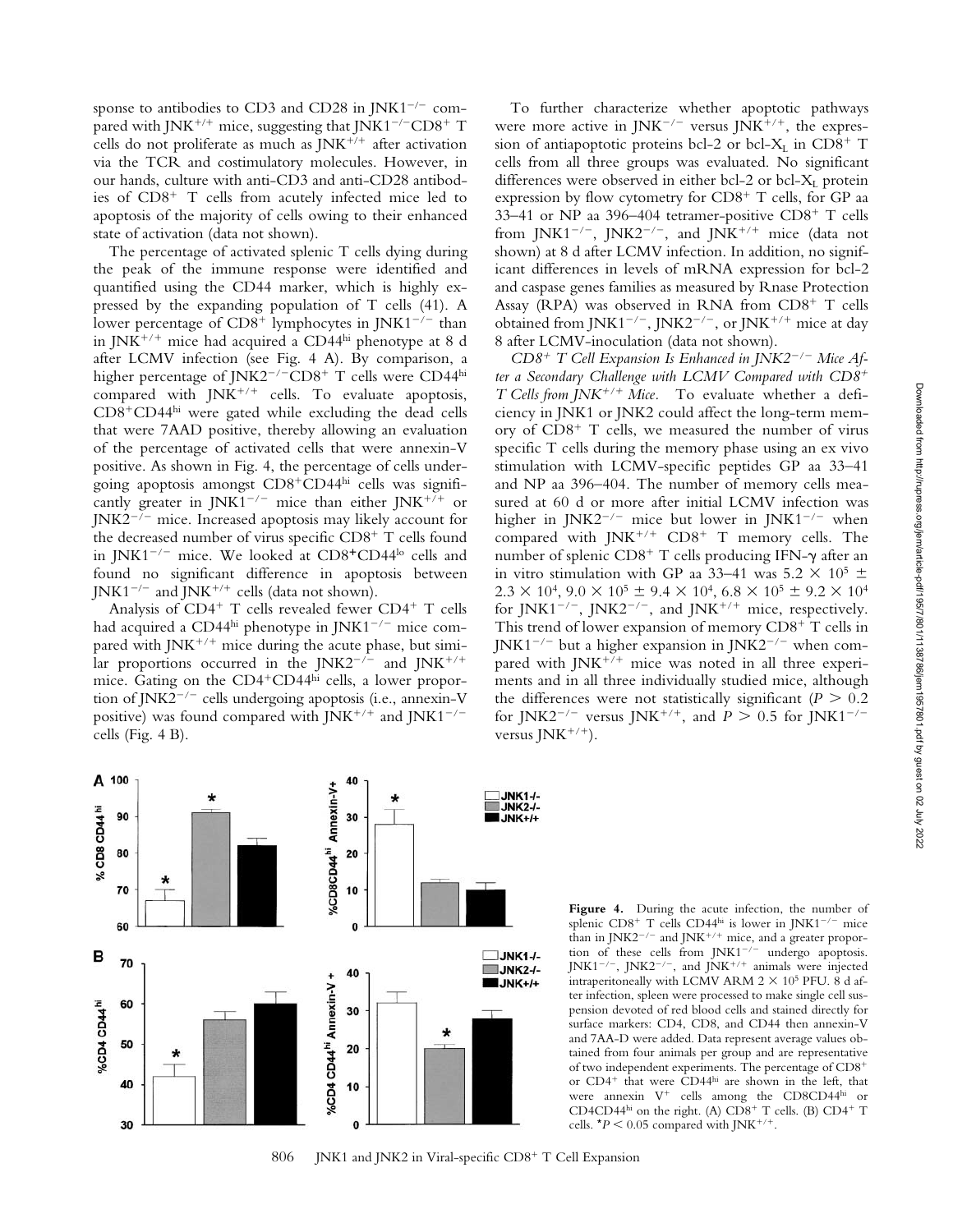JNK1<sup>-/-</sup>, JNK2<sup>-/-</sup>, and JNK<sup>+/+</sup> mice were rechallenged intravenously with Cl-13, a strain of LCMV that induces persistent infection by aborting anti-LCMV–specific CD8- T cell response after primary infection (42–44). In our studies, the immunosuppressive Cl-13 was given to mice who already had undergone primary viral infection, cleared virus, and established and maintained  $CD8^+$  and  $CD4^+$  anti-LCMV memory T cells. LCMV-specific CD8<sup>+</sup> (Figs. 5 and  $6$ ) and CD4<sup>+</sup> T cells increased during the secondary challenge to a level comparable to the primary response. The expansion was observed for MHC class I–restricted epitopes GP aa 33–41 and NP aa 396–404 as well as MHC class II– restricted LCMV epitopes GP aa 61–80 and NP aa 309–328 (data for GP aa 33–41 shown on Fig. 5 A and data for NP aa 396–404 shown on Fig. 5 B). Similar to the primary response, the expansion of CD8<sup>+</sup> T cells for both GP aa 33-41 and NP aa 396–404 immunodominant epitopes was sig-



Figure 5. The number of splenic virus specific CD8<sup>+</sup> T cells and CD4<sup>+</sup> T cells is lower in JNK1<sup>-/-</sup> mice than in either JNK2<sup>-/-</sup> or JNK<sup>+/+</sup> mice during the acute response but not during the secondary response. JNK1<sup>-/-</sup>, JNK2<sup>-/-</sup>, and JNK<sup>+/+</sup> mice were injected intraperitoneally with LCMV ARM  $2 \times 10^5$  PFU. Spleens were harvested at day 7, 8, 14, or 60 postinfection or 4 d after a challenge with Cl-13 (106 PFU intravenously) in memory animals. Spleen cells were stimulated for 5 h in vitro with virus specific peptides GP aa 33–41 or NP aa 396–404, then stained for CD8 and intracellular IFN- $\gamma$ . The number of virus specific T cells was calculated from the number of total spleen cells obtained per animal. Data represent average values obtained from three animals per group and are representative of two independent experiments.  $*P < 0.05$ ,  $\#P =$  $0.057$  compared with JNK<sup>+/+</sup>.

nificantly greater in JNK2<sup>-/-</sup> mice than in JNK<sup>+/+</sup> mice, suggesting that JNK2 plays a role in controlling of CD8<sup>+</sup> T cell expansion in vivo. In contrast, despite the reduced burst size of JNK1<sup>-/-</sup> mice during the primary response, the number of virus-specific T cells after a secondary challenge was comparable to that observed for JNK<sup>+/+</sup> mice.

## **Discussion**

Our results show for the first time that JNK1 and JNK2 MAP kinases play distinctly different roles in the activation of CD8<sup>+</sup> T cells after viral infection. Although both  $J/NK1^{-/-}$  and  $J/NK2^{-/-}$  mice cleared LCMV, the magnitude of their immune responses varied markedly. After an acute LCMV infection,  $JNK1^{-/-}$  mice did not show the characteristic 5- to 10-fold expansion of the splenic CD8- T cells observed in immunocompetent JNK<sup>+/+</sup> or JNK2<sup>-/-</sup> mice.  $JNK1^{-/-}$  mice mounted LCMV-specific CTL responses, and their virus-specific  $CD8<sup>+</sup>$  T cells produced IFN- $\gamma$  and IL-2. However, at the peak of the primary response, the total number of  $JN<sup>K1</sup>^{-/-}$  splenocytes was  $\sim$ 50% less than that of JNK<sup>+/+</sup> mice and the number of virus specific CD8<sup>+</sup> and CD4<sup>+</sup> T cells was significantly reduced in  $JNK1^{-/-}$  mice. Similar results were found with VSV infection of JNK1<sup>-/-</sup> and JNK<sup>+/+</sup> mice suggesting the generality of our finding that JNK1 and JNK2 MAP kinases play distinctive and different roles in the activation of T cells after viral infection.

After LCMV-infection, fewer JNK1<sup>-/-</sup> CD8<sup>+</sup> T cells became activated and more of their CD8<sup>+</sup>CD44hi T cells underwent apoptosis compared with the JNK $^{+/+}$ . This would in part explain the impaired expansion of CD8<sup>+</sup> T cells in these mice. Moreover, naive CD8<sup>+</sup> T cells from  $JNK1^{-/-}$  mice showed a decreased proliferation in re-



Figure 6. The number of splenic virus specific CD8<sup>+</sup> T cells is greater in JNK2<sup>-/-</sup> mice than in either JNK1<sup>-/-</sup> or JNK<sup>+/+</sup> mice during the secondary response. JNK1<sup>-/-</sup>, JNK2<sup>-/-</sup>, and JNK<sup>+/+</sup> mice were injected intraperitoneally with LCMV ARM  $2 \times 10^5$  PFU, rechallenged after 60 d with Cl-13 (106 PFU intravenously), and spleens were harvested 4 d later. Spleen cells were stimulated for 5 h in vitro with virus specific peptides GP aa 33–41 or NP aa 396–404, then stained for CD8 and intracellular IFN- $\gamma$ . The number of virus-specific T cells was calculated from the number of total spleen cells obtained per animal. Data represent average values obtained from three animals per group and are representative of three independent experiments.  $*P < 0.05$  when compared with JNK<sup>+/+</sup>.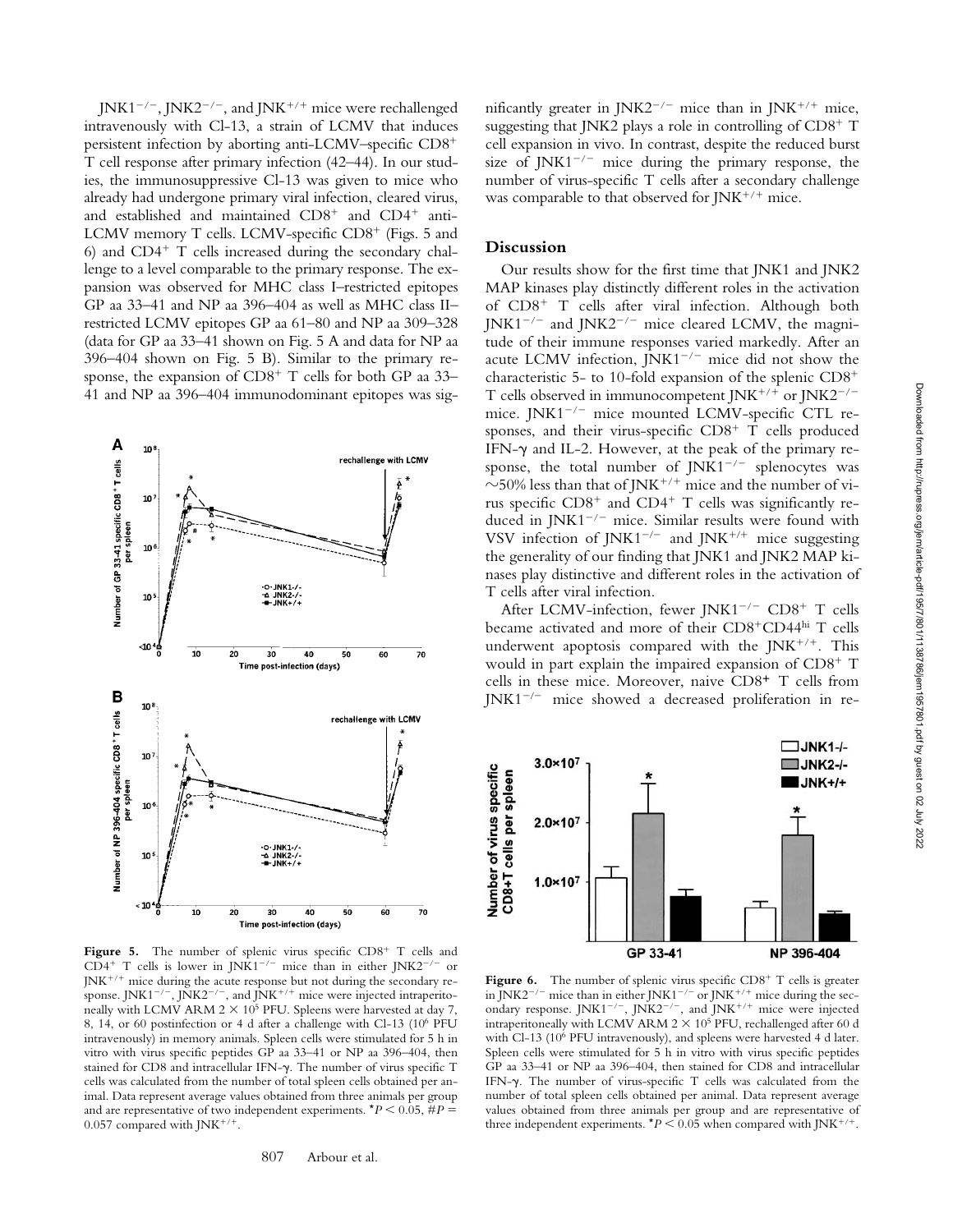sponse to antibodies to CD3 and CD28 compared with JNK<sup>+/+</sup>, suggesting that in addition to the enhanced apoptosis, a decreased proliferation might contribute to the decreased number of virus specific CD8<sup>+</sup> T cells during cell activation. Interestingly, the reduced CD8<sup>+</sup> T cell expansion in JNK1<sup> $-/-$ </sup> mice was observed only during the primary acute viral response, as the magnitude of their secondary (immune memory) response was similar to that of the JNK<sup>+/+</sup> mice. In contrast, JNK2-deficient mice showed an increased expansion of virus-specific CD8<sup>+</sup> T cells during the acute infection as well as during the secondary response. The enhanced expansion of virus specific CD8<sup>+</sup> T cells coincided with an increased proportion of CD8+CD44hi T cells compared with JNK+/+ mice.

Acute LCMV-infection triggers preferentially a Th1 response rather than a Th2 response (45). Although it has been reported that in vitro differentiation of Th0  $JNK2^{-/-}$ CD4- T cells into Th1 is impaired (8), our results indicate that in vivo JNK2<sup>-/-</sup> CD4<sup>+</sup> T cells were still capable of a similar virus-specific Th1 response during an acute viral infection, equivalent to  $CD4^+$  T cell response of JNK<sup>+/+</sup> wild-type mice. Moreover, after acute LCMV infection, JNK2<sup>-/-</sup>CD4CD44hi T cells experienced less apoptosis, suggesting that activated  $CD4^+$  T cells may enhance the antiviral response in  $JNK2^{-/-}$  mice by providing higher level of soluble mediators given that they were less inclined to die than  $CD4^+$  T cells from JNK $^{+/+}$  mice. A second set of JNK1 and JNK2 deficient mice have been developed (46, 47). Analysis of the responses of mixed lymphocyte populations of these animals led the authors to conclude that JNK1 and 2 play a similar role in regulating IL-2 production and T cell proliferation (47). Studies with purified CD4- T cells from the mice of our present study showed no role for JNK in these functions for CD4<sup>+</sup> T cells. However, as the studies of Sabapathy et al. used mixed cell populations, it remained possible that CD8<sup>+</sup> T cell effects in these cell populations influenced these results (47).

As mice deficient for either JNK1 or JNK2 showed a divergent phenotype in the expansion of  $CD8^+$  T cells during the primary response to a viral infection, we propose that these two MAP kinases have distinct roles in the activation of  $CD8^+$  T cells. JNK1<sup>-/-</sup> and JNK2<sup>-/-</sup> mice show a normal development of T and B lymphocytes (7, 8) and the differences observed here occurred during the differentiation of naive cells to fully activated cells. Many events lead to the differentiation of CD8<sup>+</sup> T cells from a naive to an activated state including the ligation of the TCR and costimulatory molecules. Whereas naive T cells only express low levels of JNK, signals from both the TCR-CD3 complex and a costimulatory factor such as CD28 are necessary for the activation of JNKs (48–50). Additionally, many costimulatory molecules such as CD40, Ox40, 4–1BB, CTLA-4, LFA-1, and CD27 mediate their signaling through JNKs (12, 51, 52), but the results of these studies did not discriminate among different JNKs. The precise identification of signaling pathways blocked by the absence of either JNK1 or JNK2 is complicated by numerous JNK isoforms and at least a dozen upstream MAP kinase kinase

kinases that can activate the JNK pathway (3). Nevertheless, we speculate that  $JNK1^{-/-}$  mice lack one or more positive signals necessary for controlling the survival and expansion of CD8<sup>+</sup> T cells during an immune response. Given that we detected fully functional  $CD8<sup>+</sup>$  T cells in both JNK1<sup>-/-</sup> and JNK2<sup>-/-</sup> mice as judged by antiviral CTL activity, IL-2 production, IFN- $\gamma$  production, the impaired expansion of  $CD8^+$  T cells in JNK1<sup>-/-</sup>, and the enhanced expansion in  $JNK2^{-/-}$  suggest a role for these MAP kinases in controlling the degree (magnitude) rather than the functionality of the immune response.

Among all costimulatory molecules with a signaling pathway that could be partially or completely blocked in  $J/NK1^{-/-}$  mice, 4–1BB is a compelling candidate. First,  $4-1BB$  enhances  $CD8<sup>+</sup>$  T cell proliferation and IFN- $\gamma$ (53–55) and is more important for the stimulation of  $CD8^+$ T cells rather than CD4<sup>+</sup> T cells (55, 56). Moreover, a role in long-term CD8<sup>+</sup> T cell survival has been attributed to this costimulatory molecule (56). Further, 4–1BB ligand knockout mice responded to acute LCMV infection much as  $INK1^{-/-}$  mice did. That is,  $4{\text -}1BBL^{-/-}$  mice eliminated LCMV with normal kinetics, but the expansion of their  $CD8<sup>+</sup>$  T cells was two- to threefold lower than in wild-type mice (28). Thus, the normal signaling pathway observed after the binding of 4–1BB to 4–1BBL could be affected by the absence of the MAP kinases (e.g., JNK1). Alternatively, other costimulatory pathways could be affected by the absence of either JNK1 or JNK2 with the 4–1BB/4–1BBL pathway simply representing one possibility.

Conze et al. (9a) have assessed the in vitro functionality of  $CD8^+$  T cells in JNK1<sup>-/-</sup> and JNK2<sup>-/-</sup> mice after polyclonal or mitogenic stimulation. The CD8<sup>+</sup> T cells from JNK1 $^{-/-}$  proliferated less than JNK $^{+/+}$  cells, possibly because of defective IL-2 production as well as decreased expression of IL-2 receptor (CD25). JNK1<sup>-/-</sup> CD8<sup>+</sup> T cells also produced a reduced amount of IFN- $\gamma$  compared with JNK<sup>+/+</sup> cells. These in vitro observations complement our in vivo findings of a decreased ability of CD8<sup>+</sup> T cells to expand in JNK1<sup>-/-</sup> mice infected with LCMV. However, we found no decrease in the amount of IL-2 or IFN- $\gamma$  production or surface expression of CD25 by activated CD8<sup>+</sup> T cells noted in the in vitro system of Conze et al. These discrepancies may reflect the different systems studied (i.e., in vitro polyclonal/mitogenic stimulation versus in vivo viral infection). During a viral infection, interactions implicating CD3 and CD28 and other costimulatory molecules likely occur in the activation of CD8<sup>+</sup> T cells.

Previously, JNK was established as a key player in the polarization of CD4<sup>+</sup> T cells (7, 8). Our study now shows that these MAP kinases are also important signaling pathways for activation of CD8<sup>+</sup> T cells. Further, we show that individual members of the MAP kinase family have clearly distinguishable functions in vivo. The model of LCMV infection in JNK1<sup>-/-</sup> mice should prove valuable for further evaluation of the specific contributions of JNK1, JNK2, and various isoforms to the activation of T cells. These properties may allow targeting of specific immune re-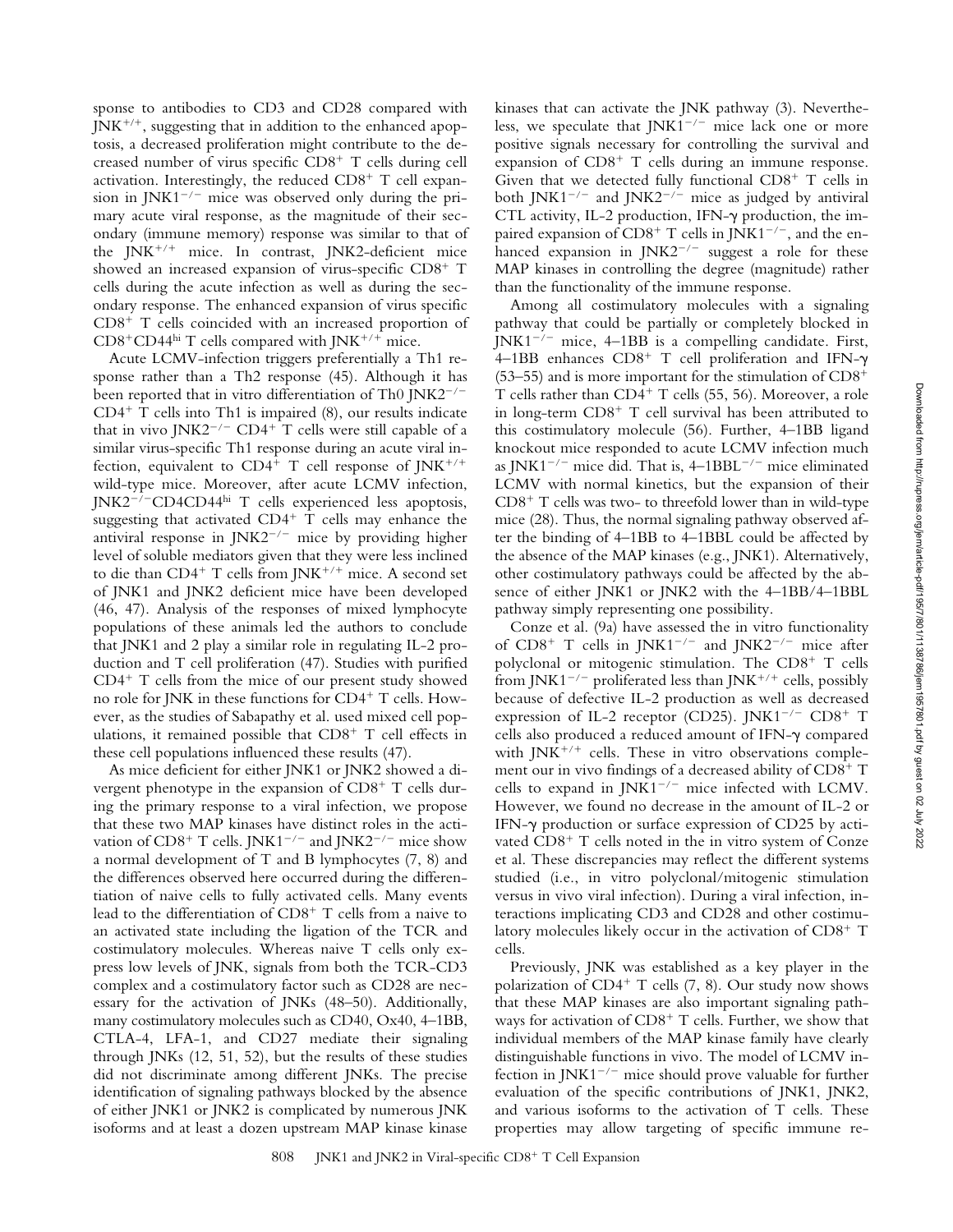sponses to decrease CD8<sup>+</sup> T cell expansion without affecting overall quality of the response.

We thank Dorian McGavern and Phyllis Minick for critically reviewing the manuscript.

This work was supported by a National Institutes of Health grant AI09484 to M.B.A. Oldstone; N. Arbour was supported by a postdoctoral fellowship from the Canadian Institutes of Health, D. Naniche by senior fellowship from the Leiper Trust, and D. Homann by a senior post-doctoral fellowship from the Juvenile Diabetes Foundation International (3-1999-629). R.A. Flavell and R.J. Davis are Investigators of the Howard Hughes Medical Institute.

*Submitted: 27 August 2001 Revised: 21 December 2001 Accepted: 8 February 2002*

## **References**

- 1. Whitmarsh, A.J., and R.J. Davis. 1996. Transcription factor AP-1 regulation by mitogen-activated protein kinase signal transduction pathways*. J. Mol. Med.* 74:589–607.
- 2. Ip, Y.T., and R.J. Davis. 1998. Signal transduction by the c-Jun N-terminal kinase (JNK)—from inflammation to development*. Curr. Opin. Cell Biol.* 10:205–219.
- 3. Chang, L., and M. Karin. 2001. Mammalian MAP kinase signalling cascades*. Nature.* 410:37–40.
- 4. Chow, C.W., C. Dong, R.A. Flavell, and R.J. Davis. 2000. c-Jun NH(2)-terminal kinase inhibits targeting of the protein phosphatase calcineurin to NFATc1*. Mol. Cell. Biol.* 20: 5227–5234.
- 5. Chow, C.W., M. Rincon, J. Cavanagh, M. Dickens, and R.J. Davis. 1997. Nuclear accumulation of NFAT4 opposed by the JNK signal transduction pathway*. Science.* 278:1638– 1641.
- 6. Gupta, S., T. Barrett, A.J. Whitmarsh, J. Cavanagh, H.K. Sluss, B. Derijard, and R.J. Davis. 1996. Selective interaction of JNK protein kinase isoforms with transcription factors*. EMBO J.* 15:2760–2770.
- 7. Dong, C., D.D. Yang, M. Wysk, A.J. Whitmarsh, R.J. Davis, and R.A. Flavell. 1998. Defective T cell differentiation in the absence of Jnk1*. Science.* 282:2092–2095.
- 8. Yang, D.D., D. Conze, A.J. Whitmarsh, T. Barrett, R.J. Davis, M. Rincon, and R.A. Flavell. 1998. Differentiation of CD4+ T cells to Th1 cells requires MAP kinase JNK2. Im*munity.* 9:575–585.
- 9. Constant, S.L., C. Dong, D.D. Yang, M. Wysk, R.J. Davis, and R.A. Flavell. 2000. JNK1 is required for T cell-mediated immunity against Leishmania major infection*. J. Immunol.* 165:2671–2676.
- 9a. Conze, D., T. Krahl, N. Kennedy, L. Weiss, J. Lumsden, P. Hess, R.A. Flavell, G. Le Gros, R.J. Davis, and M. Rincon. 2002. c-Jun  $NH_2$ -terminal kinase (JNK)1 and JNK2 have distinct roles in CD8<sup>+</sup> T cell activation. *J. Exp. Med.* 195: 811–823.
- 10. Homann, D. 2001. Immunocytotherapy. *Curr. Top. Microbiol. Immunol.* In press.
- 11. Slifka, M.K., and J.L. Whitton. 2000. Antigen-specific regulation of T cell-mediated cytokine production*. Immunity.* 12: 451–457.
- 12. Whitmire, J.K., and R. Ahmed. 2000. Costimulation in antiviral immunity: differential requirements for  $CD4(+)$  and CD8(-) T cell responses*. Curr. Opin. Immunol.* 12:448–455.
- 13. Byrne, J.A., and M.B. Oldstone. 1984. Biology of cloned cytotoxic T lymphocytes specific for lymphocytic choriomeningitis virus: clearance of virus in vivo*. J. Virol.* 51:682–686.
- 14. Moskophidis, D., U. Assmann-Wischer, M.M. Simon, and F. Lehmann-Grube. 1987. The immune response of the mouse to lymphocytic choriomeningitis virus. V. High numbers of cytolytic T lymphocytes are generated in the spleen during acute infection*. Eur. J. Immunol.* 17:937–942.
- 15. Zarozinski, C.C., and R.M. Welsh. 1997. Minimal bystander activation of CD8 T cells during the virus-induced polyclonal T cell response*. J. Exp. Med.* 185:1629–1639.
- 16. Murali-Krishna, K., J.D. Altman, M. Suresh, D.J. Sourdive, A.J. Zajac, J.D. Miller, J. Slansky, and R. Ahmed. 1998. Counting antigen-specific CD8 T cells: a reevaluation of bystander activation during viral infection*. Immunity.* 8:177–187.
- 17. Butz, E.A., and M.J. Bevan. 1998. Massive expansion of antigen-specific CD8- T cells during an acute virus infection*. Immunity.* 8:167–175.
- 18. Homann, D., L. Teyton, and M.B. Oldstone. 2001. Differential regulation of antiviral T-cell immunity results in stable CD8- but declining CD4- T-cell memory*. Nat. Med.* 7:913–919.
- 19. Varga, S.M., and R.M. Welsh. 1998. Detection of a high frequency of virus-specific CD4+ T cells during acute infection with lymphocytic choriomeningitis virus*. J. Immunol.* 161: 3215–3218.
- 20. Selin, L.K., K. Vergilis, R.M. Welsh, and S.R. Nahill. 1996. Reduction of otherwise remarkably stable virus-specific cytotoxic T lymphocyte memory by heterologous viral infections*. J. Exp. Med.* 183:2489–2499.
- 21. Lau, L.L., B.D. Jamieson, T. Somasundaram, and R. Ahmed. 1994. Cytotoxic T-cell memory without antigen*. Nature.* 369:648–652.
- 22. Asano, M.S., and R. Ahmed. 1996. CD8 T cell memory in B cell-deficient mice*. J. Exp. Med.* 183:2165–2174.
- 23. Berger, D.P., D. Naniche, M.T. Crowley, P.A. Koni, R.A. Flavell, and M.B. Oldstone. 1999. Lymphotoxin-beta-deficient mice show defective antiviral immunity*. Virology.* 260: 136–147.
- 24. Borrow, P., A. Tishon, S. Lee, J. Xu, I.S. Grewal, M.B. Oldstone, and R.A. Flavell. 1996. CD40L-deficient mice show deficits in antiviral immunity and have an impaired memory CD8- CTL response*. J. Exp. Med.* 183:2129–2142.
- 25. Cousens, L.P., J.S. Orange, and C.A. Biron. 1995. Endogenous IL-2 contributes to T cell expansion and IFN-gamma production during lymphocytic choriomeningitis virus infection*. J. Immunol.* 155:5690–5699.
- 26. Orange, J.S., and C.A. Biron. 1996. An absolute and restricted requirement for IL-12 in natural killer cell IFNgamma production and antiviral defense. Studies of natural killer and T cell responses in contrasting viral infections*. J. Immunol.* 156:1138–1142.
- 27. van den Broek, M.F., U. Muller, S. Huang, M. Aguet, and R.M. Zinkernagel. 1995. Antiviral defense in mice lacking both alpha/beta and gamma interferon receptors*. J. Virol.* 69: 4792–4796.
- 28. Tan, J.T., J.K. Whitmire, R. Ahmed, T.C. Pearson, and C.P. Larsen. 1999. 4-1BB ligand, a member of the TNF family, is important for the generation of antiviral CD8 T cell responses*. J. Immunol.* 163:4859–4868.
- 29. Andreasen, S.O., J.E. Christensen, O. Marker, and A.R. Thomsen. 2000. Role of CD40 ligand and CD28 in induction and maintenance of antiviral CD8- effector T cell re-